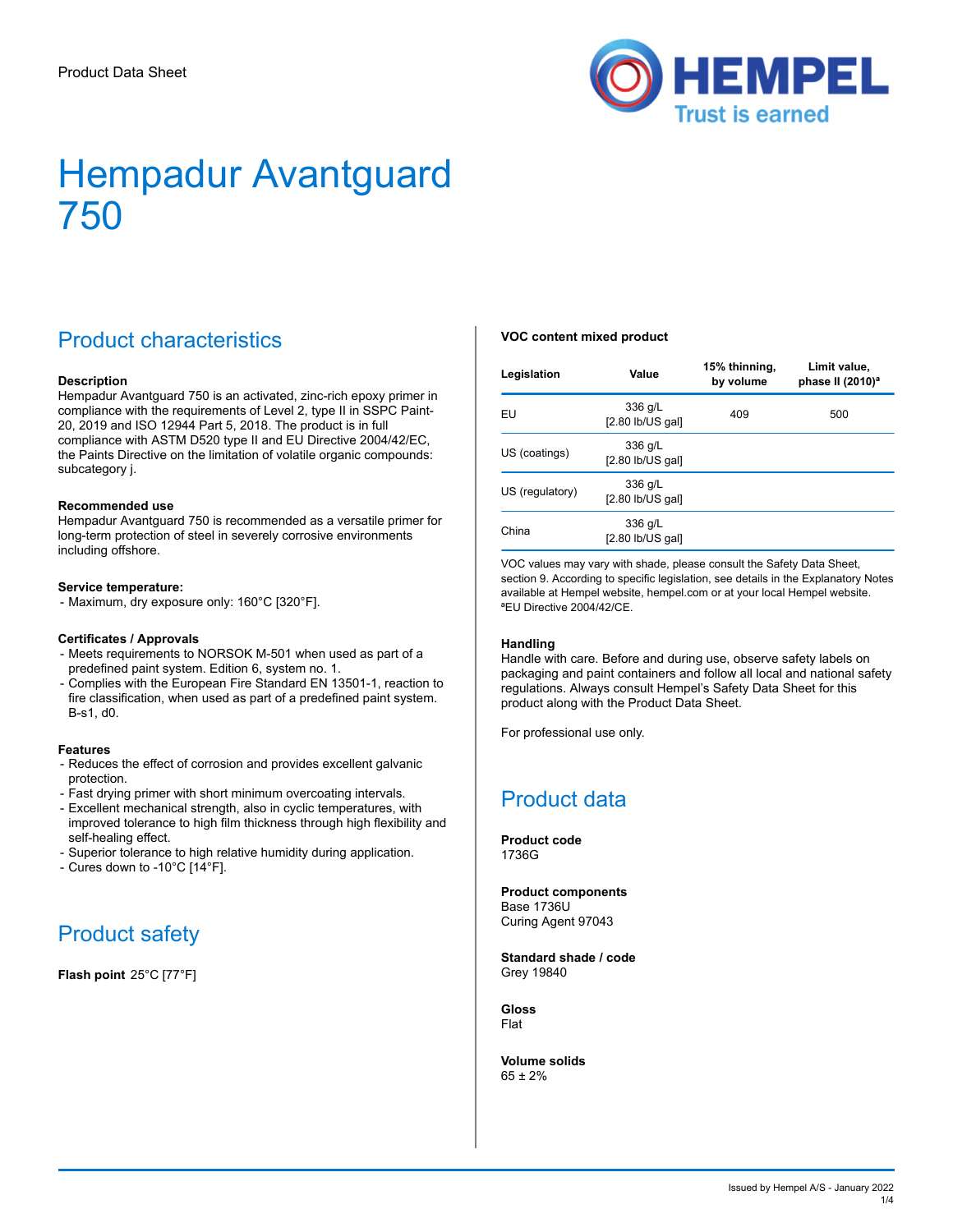

#### **Specific gravity** 2.3 kg/L [19 lb/US gal]

### **Reference dry film thickness**

60 micron [2.4 mils]

## Surface preparation

#### **Cleanliness**

- Remove oil, grease and other contaminants by suitable detergent cleaning.
- Remove salts, detergents and other contaminants by high pressure fresh water cleaning.

#### New build:

- Abrasive blasting to min. Sa 2½ (ISO 8501-1) / SP 10 (SSPC).
- Remove dust, blast media and loose materials.

#### **Roughness**

- Surface profile Medium (G) (ISO 8503-2).

Consult Hempel's separate Surface Preparation Guidelines for more details.

### **Application**

#### **Mixing ratio**

Base 1736U : Curing Agent 97043 (8.5 : 1.5 by volume)

Products containing floating or settling particles/pigments need to be continuosly stirred during application. This is especially important in case of heavy thinning.

#### **Thinner**

Above 20°C [68°F] Hempel's Thinner 08450 Below 20°C [68°F] Hempel's Thinner 08510

#### **Cleaner**

Hempel's Tool Cleaner 99610

#### **Pot life**

| Product     | 0°C     | $20^{\circ}$ C | 40°C                 |
|-------------|---------|----------------|----------------------|
| temperature | [32°F]  | [68°F]         | [104°F]              |
| Pot life    | 5 hours | 4 hours        | $1\frac{1}{2}$ hours |

#### **Application method**

| Tool          | <b>Thinning</b><br>max vol. | <b>Application parameters</b>                                       |
|---------------|-----------------------------|---------------------------------------------------------------------|
| Airless spray | 5%                          | Nozzle pressure: 220 bar [3200 psi]<br>Nozzle orifice: 0.017-0.021" |

If brush or roller application is used, more coats will be necessary to achieve the specified dry film thickness. Spray data are indicative and subject to adjustment. Pressure is for a material temperature of 20°C [68°F].

#### **Film thickness**

| <b>Specification range</b>    | Low                                   | High                                   | Recommended                           |  |
|-------------------------------|---------------------------------------|----------------------------------------|---------------------------------------|--|
| Dry film thickness            | 40 micron<br>$[1.6 \text{ mils}]$     | 100 micron<br>$[3.9 \text{ mils}]$     | 60 micron<br>$[2.4 \text{ mils}]$     |  |
| Wet film thickness            | 60 micron<br>$[2.5 \text{ mils}]$     | 150 micron<br>[6 mils]                 |                                       |  |
| Theoretical spreading<br>rate | 16 $m^2/L$<br>$[650$ sq ft/US<br>gal] | 6.5 $m^2/L$<br>$[260$ sq ft/US<br>gal] | 11 $m^2/L$<br>$[450$ sq ft/US<br>gal] |  |

Overthickness should be closely controlled and never locally exceed 200 micron [7.9 mils] DFT. On irregular surfaces it is recommended to employ special care in avoiding over application.

#### **Application conditions**

- Temperature of product must be above 15°C [59°F] during application.
- To avoid condensation, apply on a clean and dry surface with a temperature that is at least 3°C [5°F] above the dew point.
- Surface temperature must be above -10°C [14°F] during application and curing.
- Surface temperature must be below 40°C [104°F] during application and curing.

#### **Relative Humidity:**

- Relative humidity must be below 95% during curing.
- Relative humidity must be below 95% during application.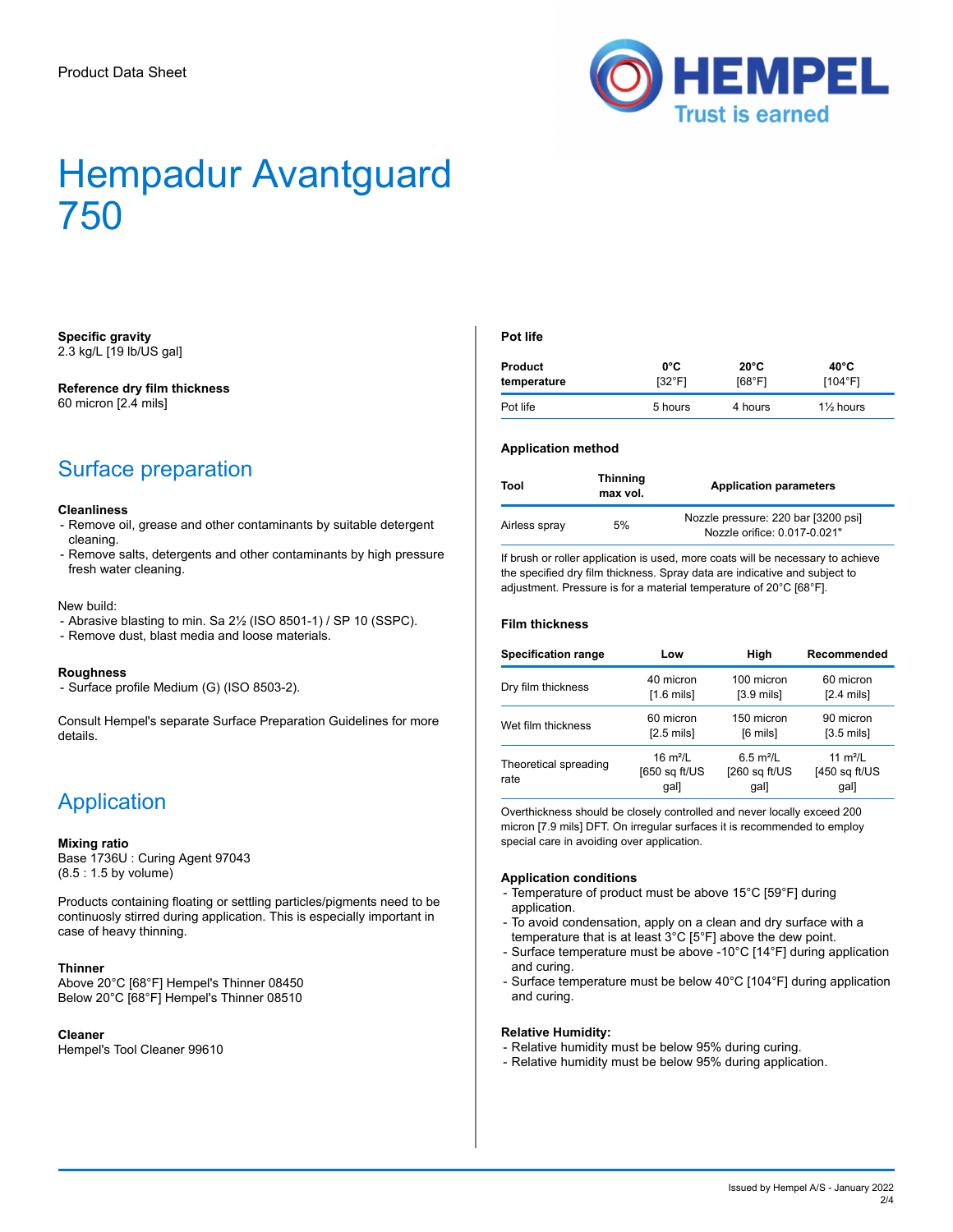

## Drying and overcoating

#### **Product compatibility**

- Previous coat: None.

- Subsequent coat: According to Hempel's Specification.

#### **Drying time**

| <b>Surface</b><br>temperature |       | -10°C<br>$14^{\circ}$ F1 | 0°C<br>$132^{\circ}$ F1 | $20^{\circ}$ C<br>[68°F1 | $40^{\circ}$ C<br>[104°F] |
|-------------------------------|-------|--------------------------|-------------------------|--------------------------|---------------------------|
| Touch dry                     | min   | 50                       | 30                      | 10                       | 5                         |
| Hard dry                      | hours | $4\frac{1}{2}$           | 3                       | $1\frac{1}{2}$           | $\frac{1}{2}$             |

Determined for dry film thickness 60 micron [2.4 mils] at standard conditions, see Hempel's Explanatory Notes for details.

#### **Overcoating**

Hempel's specification supersedes any guidelines indicated in the overcoating table

| <b>Quality name</b> |     | -10°C            | 0°C              | $20^{\circ}$ C | $40^{\circ}$ C |
|---------------------|-----|------------------|------------------|----------------|----------------|
|                     |     | $[14^{\circ}$ F] | $132^{\circ}$ F1 | [68°F]         | [104°F]        |
| Atmospheric severe  |     |                  |                  |                |                |
| Hempaprime Multi    | Min | 3 h              | $90$ min         | 45 min         | 25 min         |
| 500                 | Max | 120 d            | 90d              | 30 d           | 7 d            |
| Hempathane HS       | Min | 3 h              | $90$ min         | 45 min         | 25 min         |
| 55610               | Max | 20 d             | 15d              | 5 d            | 28 h           |

Overcoating times are indicative for products of the same generic chemistry. Consult Hempel's specification for more information.

#### **Drying conditions**

- To obtain the drying time stated, it is important to maintain sufficient ventilation during application, drying and curing.

#### **Overcoating details**

- If the maximum overcoating interval is exceeded, roughening of the surface is necessary to ensure intercoat adhesion.
- Remove zinc salts or other contamination before overcoating.
- The surface must be dry and clean prior to application.

#### **Other remarks**

- Hempel's Specification supersedes any recommendations given in the Product Data Sheets.

### **Storage**

#### **Shelf life**

| Ambient<br>temperature | $25^{\circ}$ C<br>$[77^{\circ}$ F] | $35^{\circ}$ C<br>$[95^{\circ}$ F] |  |
|------------------------|------------------------------------|------------------------------------|--|
| Base                   | 12 months                          | 9 months                           |  |
| <b>Curing Agent</b>    | 36 months                          | 24 months                          |  |

Shelf life from date of production, when stored in original, unopened containers. Thereafter, the product quality must be re-inspected. Always check the best before date or expiry date on the label.

#### **Storage conditions**

- Product must be stored according to local legislation, at maximum 40°C [104°F], without direct sunlight and protected from rain and snow.